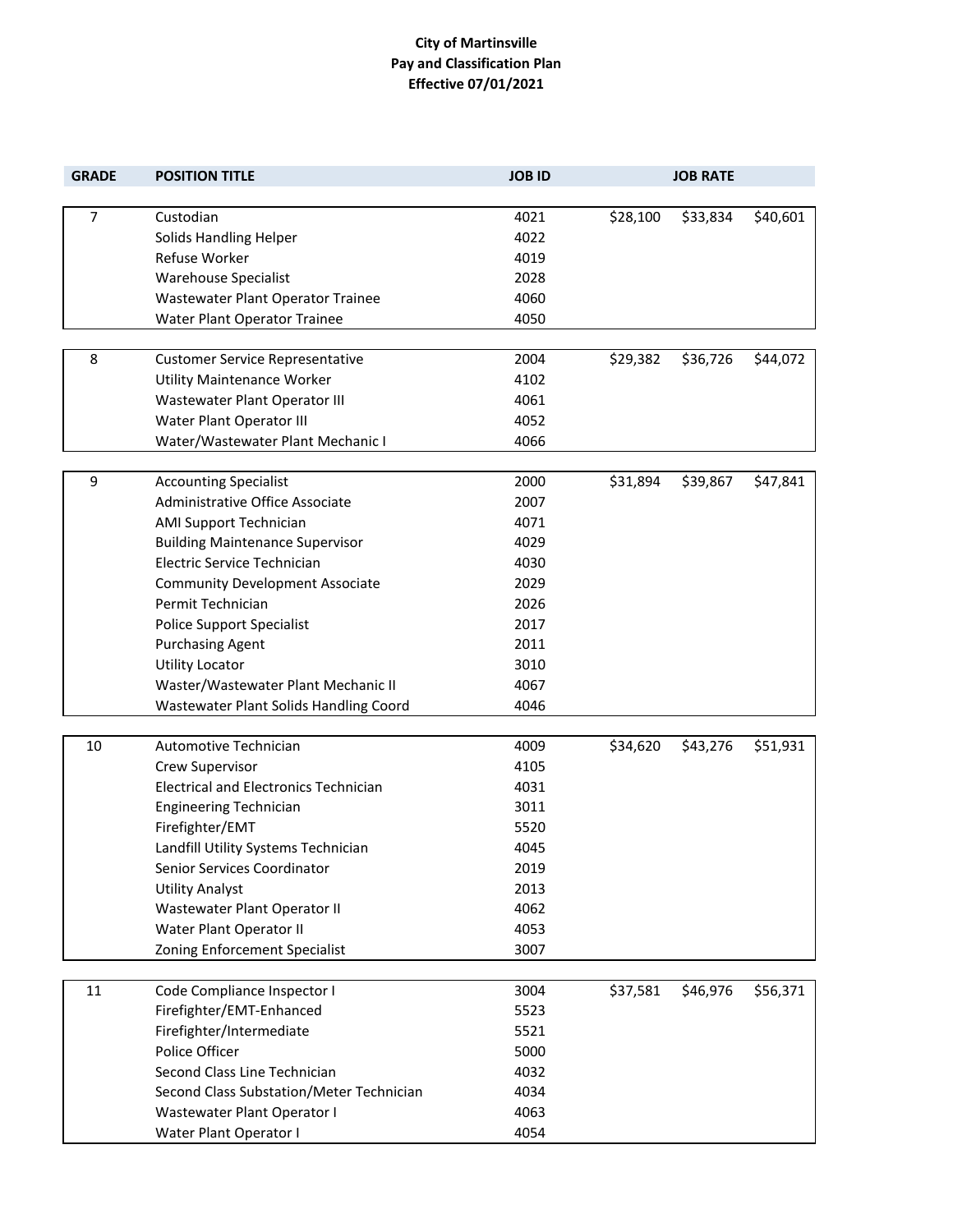## **City of Martinsville Pay and Classification Plan Effective 07/01/2021**

| <b>GRADE</b> | <b>POSITION TITLE</b>                          | <b>JOB ID</b> |          | <b>JOB RATE</b> |          |
|--------------|------------------------------------------------|---------------|----------|-----------------|----------|
| 12           | Auto Shop Supervisor                           | 4010          | \$40,795 | \$50,992        | \$61,191 |
|              | <b>Construction Manager</b>                    | 4000          |          |                 |          |
|              | Deputy Fire Marshal                            | 5510          |          |                 |          |
|              | <b>Executive Assistant</b>                     | 2020          |          |                 |          |
|              | Geographic Information Specialist              | 3012          |          |                 |          |
|              | Human Resources Generalist                     | 2014          |          |                 |          |
|              | Laboratory/Quality Assurance Mgr               | 3050          |          |                 |          |
|              | Network Service Technician                     | 4055          |          |                 |          |
|              | Paramedic                                      | 5525          |          |                 |          |
|              | Payroll/Accounting Specialist                  | 2027          |          |                 |          |
|              | Project Manager                                | 4057          |          |                 |          |
|              | Senior Police Officer                          | 5006          |          |                 |          |
|              | Waster Plant Oper/Lab Specialist               | 4047          |          |                 |          |
|              | Wastewater Plant Oper/Industrial Coord.        | 4058          |          |                 |          |
|              |                                                |               |          |                 |          |
| 13           | Engineering Tech II/GIS Specialist             | 3012          | \$44,282 | \$55,353        | \$66,423 |
|              | Firefighter/Paramedic                          | 5522          |          |                 |          |
|              | First Class Line Technician                    | 4033          |          |                 |          |
|              | First Class Substation/Meter Technician        | 4035          |          |                 |          |
|              | <b>Master Police Officer</b>                   | 5007          |          |                 |          |
|              | Network Administrator                          | 2082          |          |                 |          |
|              | Water/Wastewater Maintenance Coord.            | 4038          |          |                 |          |
|              | Water/Wastewater Plant Maint. Supv.            | 4065          |          |                 |          |
|              |                                                |               |          |                 |          |
| 14           | <b>Community Development Specialist</b>        | 3016          | \$48,068 | \$60,085        | \$72,102 |
|              | <b>Emergency Mgt Coord/Safety Officer</b>      | 1122          |          |                 |          |
|              | Fire Lieutenant                                | 5502          |          |                 |          |
|              | <b>Fleet Manager</b>                           | 4011          |          |                 |          |
|              | Lead Line Technician                           | 2061          |          |                 |          |
|              | Lead Substation/Metering Technician            | 2062          |          |                 |          |
|              | Police Sergeant                                | 5001          |          |                 |          |
|              | <b>Purchasing Manager</b>                      | 1004          |          |                 |          |
|              | Wastewater Plant Manager                       | 2076          |          |                 |          |
|              | Water Plant Manager                            | 2071          |          |                 |          |
|              |                                                |               |          |                 |          |
| 15<br>$\ast$ | <b>Fire Captain</b>                            | 5503          | \$52,178 | \$65,223        | \$78,267 |
|              | <b>Fire Marshall</b>                           |               |          |                 |          |
|              | Line Crew Supervisor                           | 2060          |          |                 |          |
|              | Network Services Supervisor                    | 4056          |          |                 |          |
|              | Police Lieutenant                              | 5003          |          |                 |          |
|              | Public Works Field Superintendent              | 4107          |          |                 |          |
|              | Scada Technician                               | 4036          |          |                 |          |
|              | Substation/Metering Supervisor                 | 2063          |          |                 |          |
|              | <b>Telecommunications Support Services Rep</b> | 4073          |          |                 |          |
| 16           | <b>Telecommunications Network Specialist</b>   | 4059          | \$56,639 | \$70,799        | \$84,959 |
|              |                                                |               |          |                 |          |